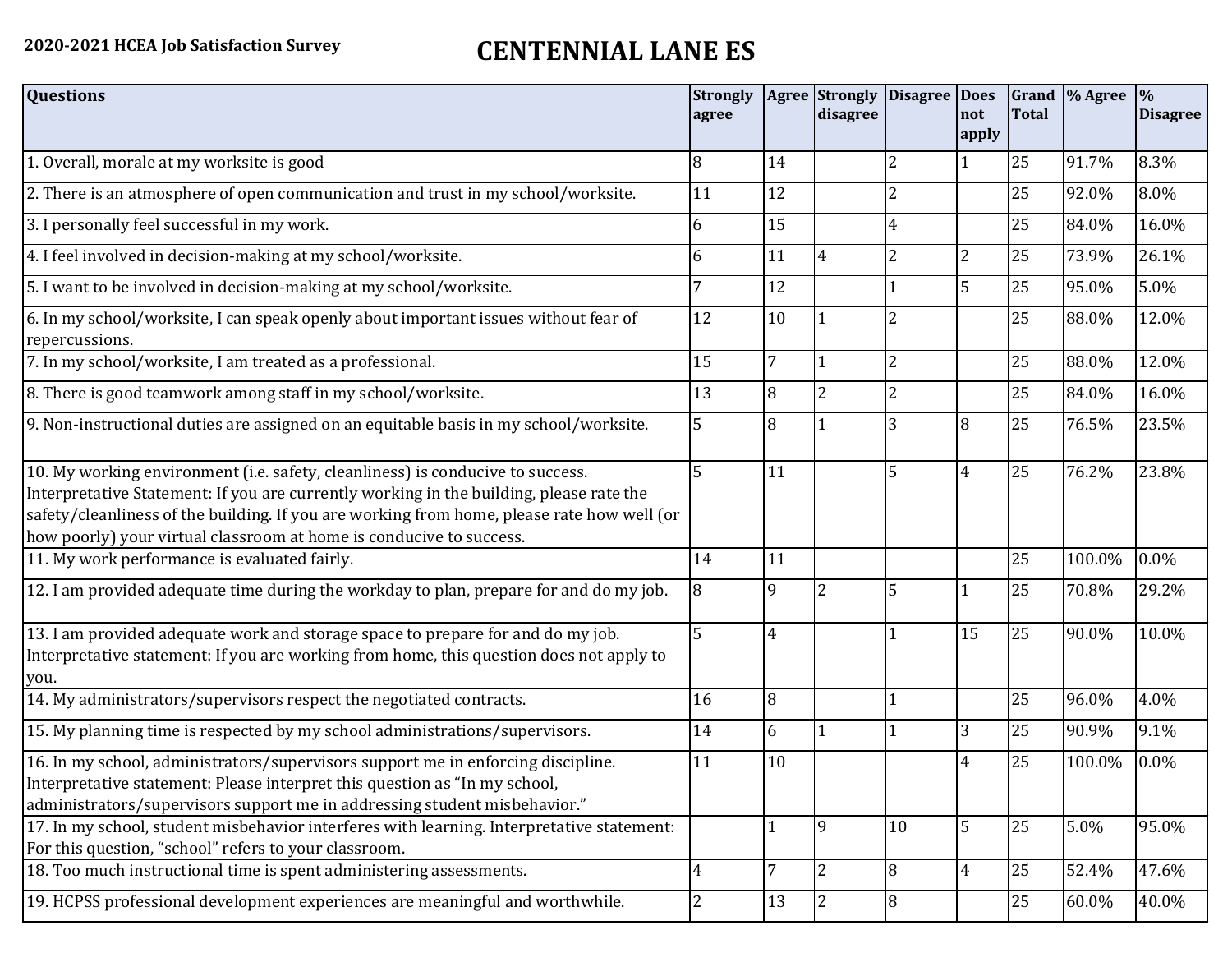## **2020-2021 HCEA Job Satisfaction Survey CENTENNIAL LANE ES**

| 3                                                                                       | 14                                                                                                                                                                                               |                | 5              | $\overline{2}$ | 25 | 73.9% | 26.1% |
|-----------------------------------------------------------------------------------------|--------------------------------------------------------------------------------------------------------------------------------------------------------------------------------------------------|----------------|----------------|----------------|----|-------|-------|
| 2                                                                                       | 10                                                                                                                                                                                               | 5              | 8              |                | 25 | 48.0% | 52.0% |
| 4                                                                                       | 9                                                                                                                                                                                                | 3              | 7              | $\overline{c}$ | 25 | 56.5% | 43.5% |
|                                                                                         | 10                                                                                                                                                                                               | 5              | 8              |                | 25 | 45.8% | 54.2% |
| 10                                                                                      | 9                                                                                                                                                                                                |                | 5              | $\mathbf{1}$   | 25 | 79.2% | 20.8% |
| 5                                                                                       | 14                                                                                                                                                                                               |                | 2              | $\overline{4}$ | 25 | 90.5% | 9.5%  |
| 4                                                                                       | 15                                                                                                                                                                                               |                | 6              |                | 25 | 76.0% | 24.0% |
|                                                                                         | 2                                                                                                                                                                                                | 16             | 6              |                | 25 | 8.3%  | 91.7% |
|                                                                                         |                                                                                                                                                                                                  | 18             | 5              |                | 25 | 4.2%  | 95.8% |
|                                                                                         |                                                                                                                                                                                                  | 15             | 6              | $\overline{2}$ | 25 | 8.7%  | 91.3% |
|                                                                                         | $\overline{4}$                                                                                                                                                                                   | 3              | 9              | 9              | 25 | 25.0% | 75.0% |
| 5                                                                                       | 10                                                                                                                                                                                               |                | $\overline{2}$ | 7              | 25 | 83.3% | 16.7% |
| 3                                                                                       | $\overline{4}$                                                                                                                                                                                   |                | 17             |                | 24 | 29.2% | 70.8% |
| 3                                                                                       | 9                                                                                                                                                                                                | $\overline{2}$ | 8              | 3              | 25 | 54.5% | 45.5% |
| 12                                                                                      | 10                                                                                                                                                                                               |                |                | $\overline{2}$ | 25 | 95.7% | 4.3%  |
| 18                                                                                      | 5                                                                                                                                                                                                | $\overline{2}$ |                |                | 25 | 92.0% | 8.0%  |
|                                                                                         | 16                                                                                                                                                                                               |                | $\overline{2}$ |                | 25 | 92.0% | 8.0%  |
|                                                                                         | 11                                                                                                                                                                                               | 2              |                |                | 25 | 64.0% | 36.0% |
|                                                                                         | 15                                                                                                                                                                                               |                | 3              | $\overline{c}$ | 25 | 87.0% | 13.0% |
|                                                                                         | 14                                                                                                                                                                                               | $\overline{2}$ | 5              | 3              | 25 | 68.2% | 31.8% |
| 3                                                                                       | 16                                                                                                                                                                                               |                |                | 5              | 25 | 95.0% | 5.0%  |
| 35. My administrator/supervisor has reasonable expectations of workload for staff while | 38. HCPSS has provided the software I need to do my job and collaborate with colleagues. 5<br>39. The software and online services provided by HCPSS to do my job are difficult and/or $\vert$ 1 |                |                |                |    |       |       |